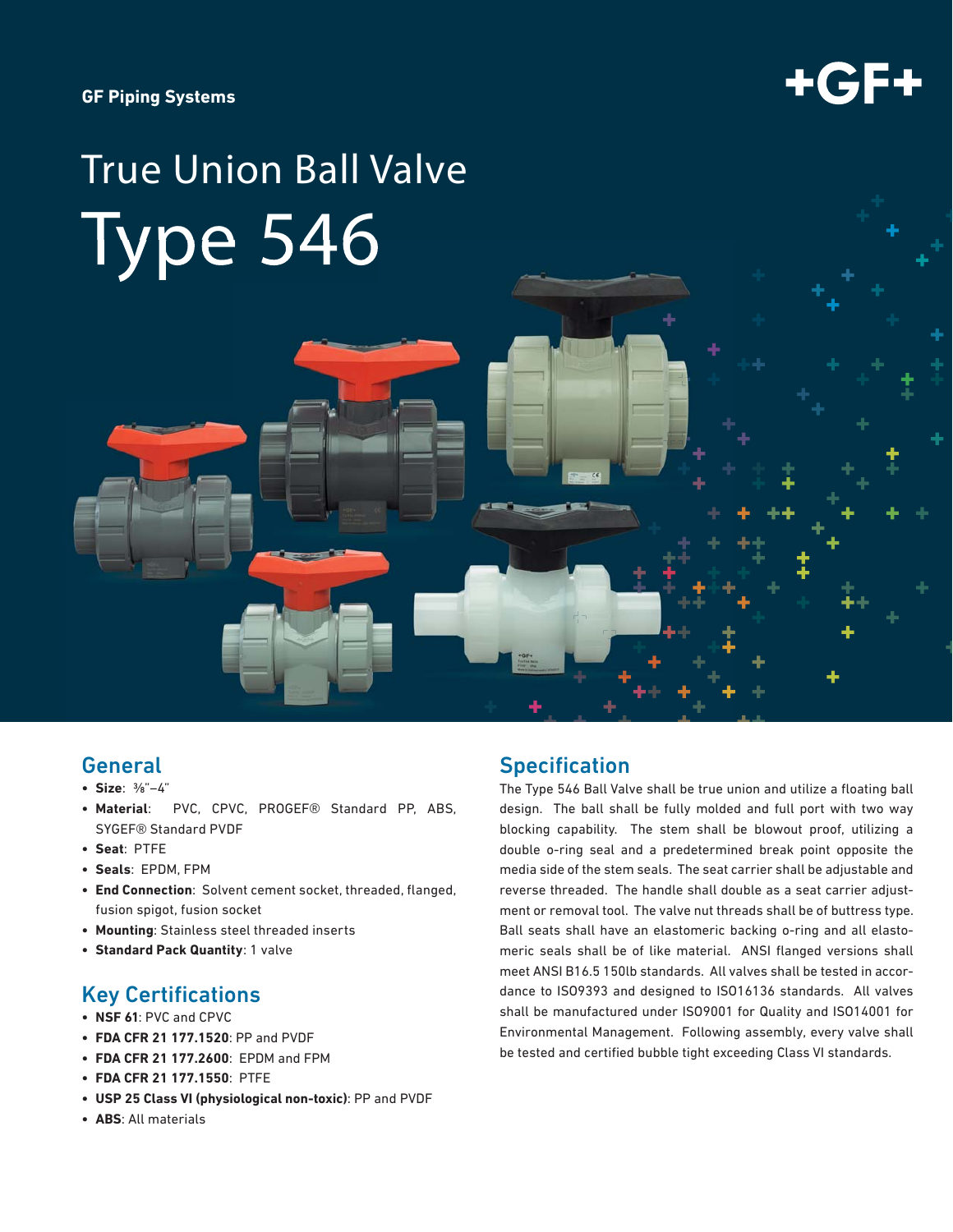# **Material Specification**

PVC valves shall meet ASTM D1784 cell classification 12454 standards. CPVC valves shall meet ASTM D1784 cell classification 23447-B standards. PP valves shall meet ASTM D5847- 14 cell classification PP0510B66851 standards. ABS valves shall meet ASTM D3965 cell classification 42222 standards. PVDF valves shall be type 1, grade 2 according to ASTM D3222 standards. Valves of all materials shall be RoHS compliant.

# **Components**



# Optional Features

- **Actuation**: Electric, pneumatic
- **Limit Switches**: Mechanical, inductive
- **Handle**: Lockable handle, handle extension
- **Mounting pad**: Additional mounting option for valve base
- **Universal Adapter Kit**: ISO mount for actuation
- **Seals**: Alternative materials available upon request
- **Seat**: PVDF
- **End Connection**: Alternatives available upon request
- **Control Ball**: For throttling applications available ⅜"-2"
- **Vented Ball**: For sodium hypochlorite use
- **Cleaned**: Silicone free/oil free

#### **Valve Components**

| Part           | <b>Description</b> | <b>Material</b>                     |
|----------------|--------------------|-------------------------------------|
| 1              | Valve body         | PVC, CPVC, PP, ABS or PVDF          |
| $\mathfrak{p}$ | Seat carrier       | PVC, CPVC, PP, ABS or PVDF          |
| 3              | Valve end          | PVC, CPVC, PP, PPn, ABS, PE or PVDF |
| 4              | Valve nut          | PVC, CPVC, PP, ABS or PVDF          |
| 5              | Ball               | PVC, CPVC, PP, ABS or PVDF          |
| 6              | Stem               | PVC, CPVC, PP, ABS or PVDF          |
| 7              | Seat               | PTFE                                |
| 8              | Backing seal       | EPDM or FPM                         |
| 9              | Body seal          | EPDM or FPM                         |
| 10             | Face seal          | FPDM or FPM                         |
| 11             | Stem seal          | EPDM or FPM                         |
| 12             | Handle             | Glass-filled PP                     |
| 13             | Handle clip        | Glass-filled PP                     |
| 14             | Mounting insert    | 304 Stainless steel                 |

# Key Design Features

The Type 546 Ball Valve comes standard with stainless steel threaded inserts for easy and secure mounting. Valves are available without inserts upon request





The Type 546 Ball Valve stem utilizes a predetermined break point opposite the media side of the stem seals. This break point is a groove with an inner diameter that is less than the stem seal grooves. This ensures that if there is a stem failure, the failure will occur at that point and media will not leak to the outside of the valve.



The Type 546 Ball Valve seat carrier is reverse threaded while the valve nut utilizes a standard thread. This ensures that the seat carrier is not inadvertently tightened when the valve nut is tightened and avoids possible stem failures.

The valve handle doubles as a seat carrier adjustment tool by simply inserting the handle clip into the pre-molded notches on the seat carrier, making on-site maintenance quick and easy.

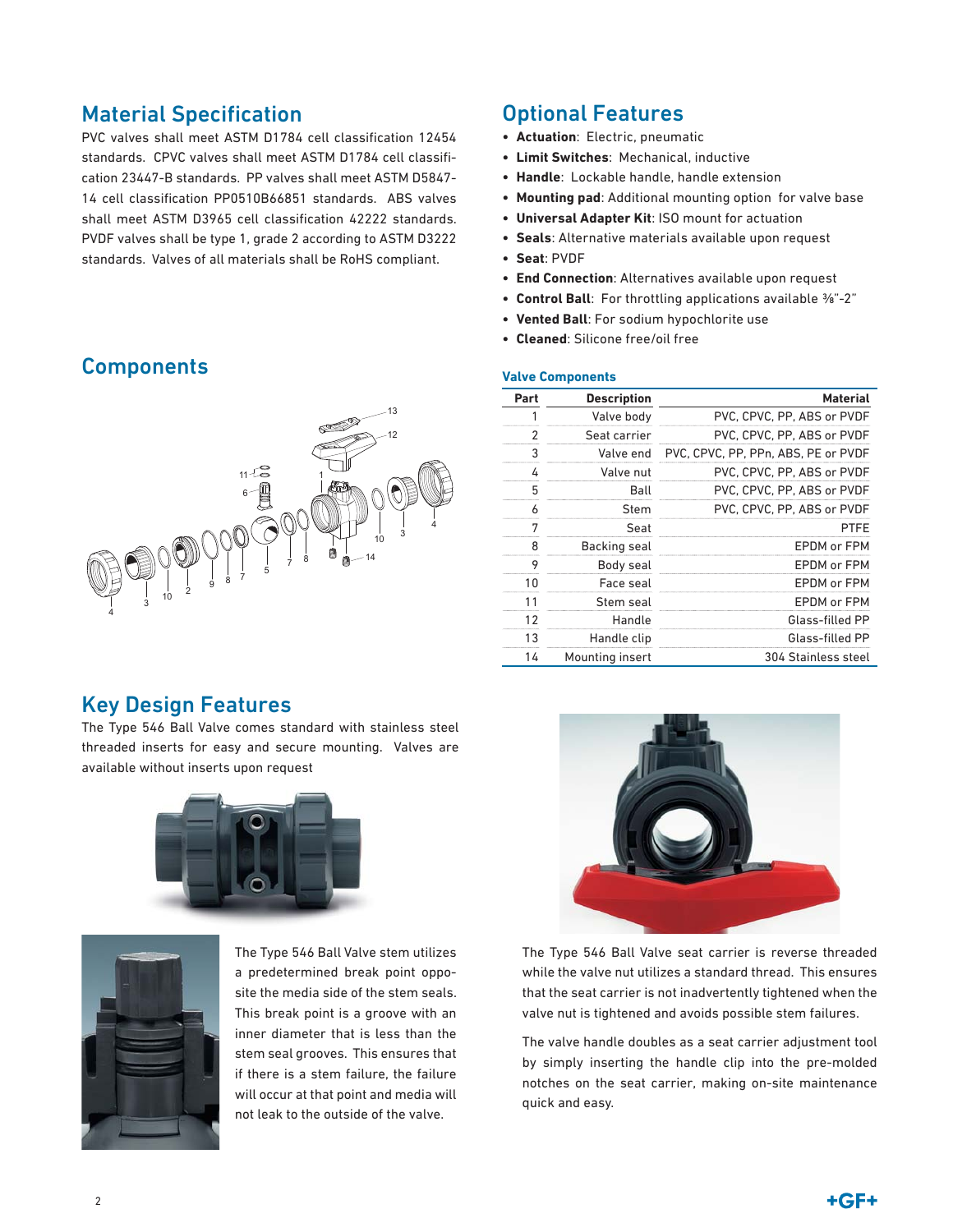# **Technical Data**

# Pressure Temperature Curves

The following graphs are based on a 25 year lifetime water or similar media application



**CPVC Socket Pressure (psi)**  Pressure (psi) **Threaded/Flanged**   $\frac{1}{20}$ **20 40 60 80 100 120 140 160 180 Temperature (°F)** 







#### **Pressure-Temperature**

|             | Material Temperature Range (°F) | Max Pressure (psi) |
|-------------|---------------------------------|--------------------|
| PVC         | 32 to 140                       |                    |
| <b>CPVC</b> | 32 to 176                       |                    |
|             | 32 to 176                       |                    |
| ΔRς         | -40 to 140                      |                    |
|             | -4 to 284                       |                    |

#### **Vacuum Service**

The Type 546 is rated for full vacuum service. Maximum differential pressure of 15psi at 122°F.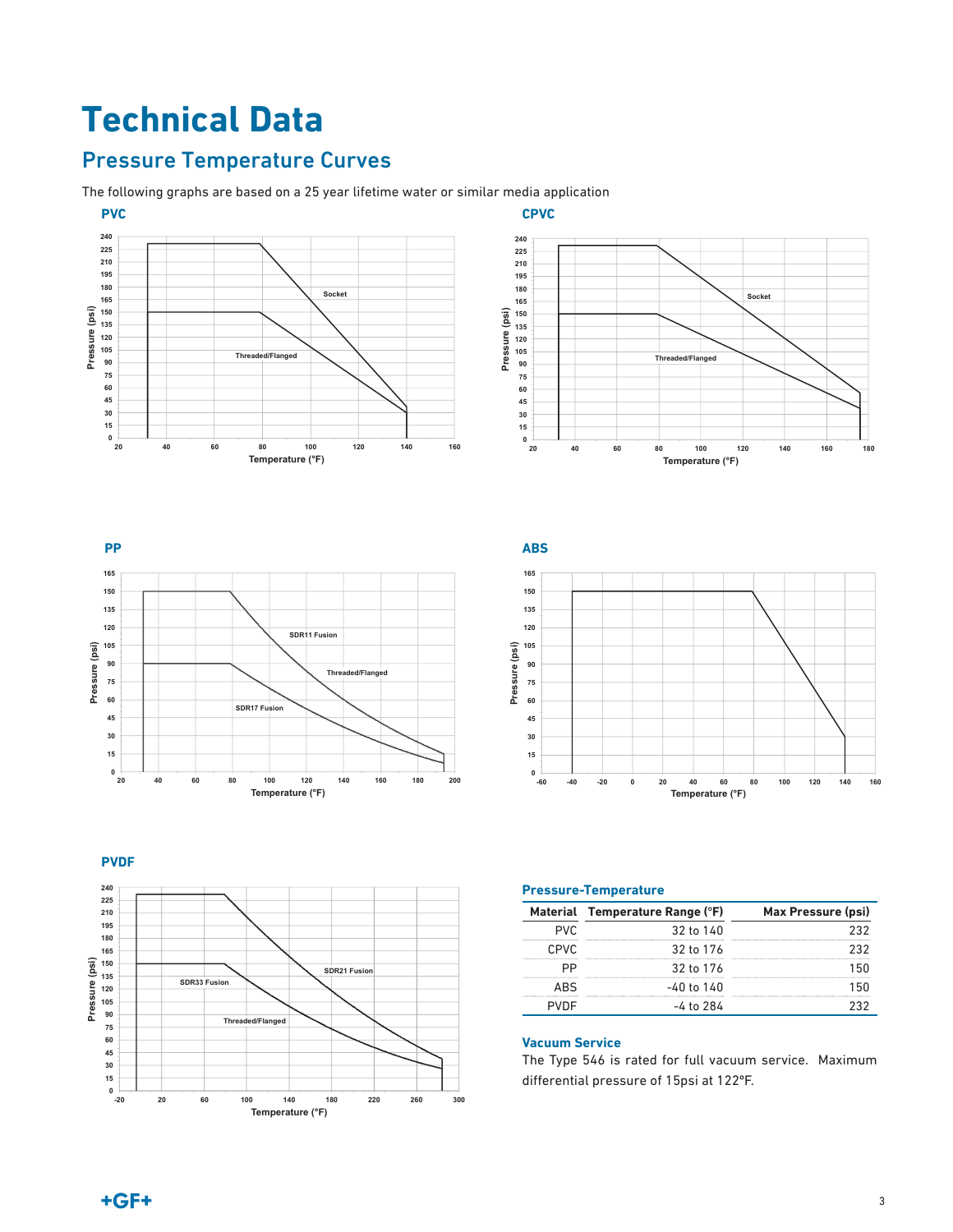Flow

The following information is based on water applications at 68º F

#### **Flow Characteristics Cv Value**



| Size (inch)     | d (mm) | Cv (gal/min) |
|-----------------|--------|--------------|
|                 |        |              |
| ⅓               | 20     |              |
| $\frac{3}{4}$   | 25     | 25           |
|                 |        | 4 Q          |
| 1/2             |        |              |
| 1 $\frac{1}{2}$ |        |              |
|                 |        |              |
| $2\frac{1}{2}$  | 75     | 350          |
|                 |        |              |
|                 |        |              |

# Vented Ball - Optional Feature

A vented ball is an optional feature with all variations of the Type 546 Ball Valve. This version of the valve has dedicated part numbers that utilize a special ball with a ⅛ inch hole. This ball is designed for applications in which the media requires out-gassing such as sodium hypochlorite. The hole functions as a vent for media that would normally be trapped inside a closed ball. The vent prevents potentially dangerous pressure from building up inside the valve. The vent is located on the seat carrier side of the ball valve and this side is recommended to be installed upstream.

Chemical applications vary from system to system and variations such as concentration, temperature and pressure need to be considered. It is the responsibility of the individual user to verify compatibility and Georg Fischer recommends that every application be verified and tested by internal experts or a third party.

### Control Ball- Optional Feature

The Type 546 Control Ball is a keyed design and is available in PVC, CPVC, PROGEF® Standard PP and SYGEF Standard® PVDF. This ball is designed for applications requiring flow control. The keyed orifice provides a nearly linear flow characteristic curve and is superior to V-notch designs. This ball is not bidirectional. The required installation direction is to have the keyed orifice downstream. The Type 546 Control Ball can be added to any Type 546 Ball Valve.





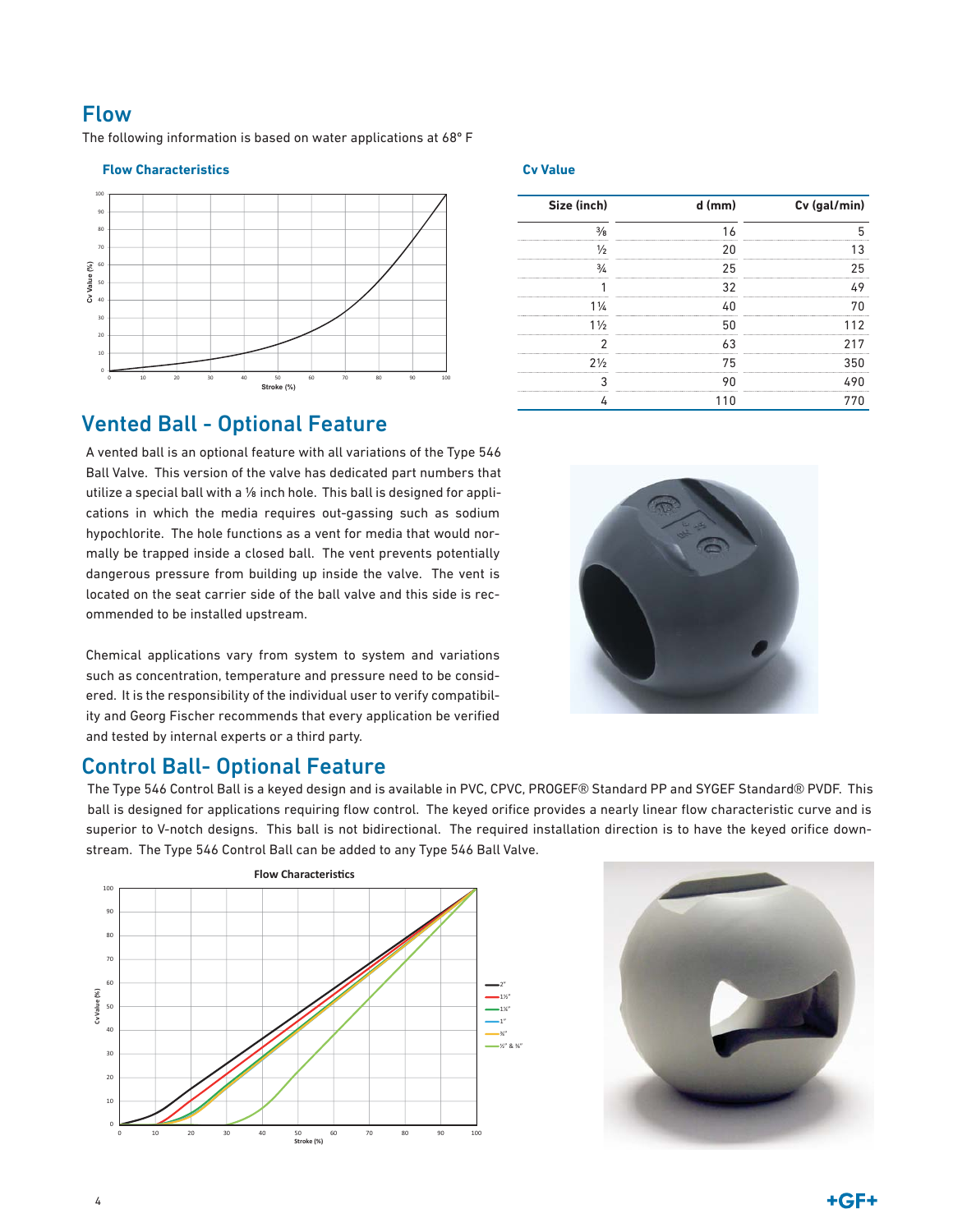# **Dimensions**

The following tables are shown in inches unless otherwise specified







All configurations

#### **All Materials**

| <b>Size</b>    | d (mm) |      | н    | H1   | H <sub>2</sub> | L4   | M              |
|----------------|--------|------|------|------|----------------|------|----------------|
| $\frac{3}{8}$  | 16     | 1.97 | 2.24 | 1.06 | 0.47           | 0.98 | M6             |
| $\frac{1}{2}$  | 20     | 1.97 | 2.24 | 1.06 | 0.47           | 0.98 | M6             |
| $\frac{3}{4}$  | 25     | 2.28 | 2.64 | 1.18 | 0.47           | 0.98 | M6             |
|                | 32     | 2.68 | 2.87 | 1.42 | 0.47           | 0.98 | M6             |
| $1\frac{1}{4}$ | 40     | 3.31 | 3.54 | 1.73 | 0.59           | 1.77 | M8             |
| $1\frac{1}{2}$ | 50     | 3.82 | 3.82 | 2.01 | 0.59           | 1.77 | M <sub>8</sub> |
| $\overline{2}$ | 63     | 4.88 | 4.57 | 2.52 | 0.59           | 1.77 | M <sub>8</sub> |
| $2\frac{1}{2}$ | 75     | 6.54 | 5.87 | 3.35 | 0.59           | 2.76 | M8             |
| 3              | 90     | 7.87 | 6.34 | 4.13 | 0.59           | 2.76 | M <sub>8</sub> |
| 4              | 110    | 9.37 | 7.01 | 4.84 | 0.87           | 4.72 | M12            |

#### **PVC/CPVC**

|                | <b>Socket</b> |              | <b>Threaded</b> |      | <b>Flanged</b> |                |      |                          |      |
|----------------|---------------|--------------|-----------------|------|----------------|----------------|------|--------------------------|------|
| <b>Size</b>    |               | $\mathbf{z}$ |                 | z    |                | D <sub>1</sub> | D4   | D5                       | R    |
| $\frac{3}{8}$  | 4.13          | 2.64         | 3.86            | 2.72 | $\sim$         | ۰              | ۰    | $\overline{\phantom{a}}$ | -    |
| $\frac{1}{2}$  | 4.13          | 2.4          | 3.86            | 2.56 | 5.87           | 3.5            | 2.38 | 0.5                      | 0.57 |
| $\frac{3}{4}$  | 4.76          | 2.76         | 4.37            | 2.92 | 6.5            | 3.88           | 2.75 | 0.5                      | 0.58 |
|                | 5.24          | 2.99         | 5               | 3.23 | 7.24           | 4.25           | 3.13 | 0.5                      | 0.66 |
| $1\frac{1}{4}$ | 6.06          | 3.54         | 5.79            | 3.85 | 8.11           | 4.63           | 3.5  | 0.5                      | 0.69 |
| $1\frac{1}{2}$ | 6.46          | 3.7          | 6.18            | 4.33 | 8.7            | 5              | 3.88 | 0.5                      | 0.76 |
| 2              | 7.2           | 4.21         | 7.2             | 5.31 | 9.88           | 6              | 4.75 | 0.63                     | 0.82 |
| $2\frac{1}{2}$ | 9.17          | 5.67         | 9.21            | 6.54 | 12.24          |                | 5.5  | 0.63                     | 0.98 |
| 3              | 10            | 5.94         | 10.04           | 6.88 | 13.5           | 7.5            | 6    | 0.63                     | 1.02 |
| 4              | 11.85         | 6.85         | 11.89           | 8.42 | 15.63          | 9              | 7.5  | 0.63                     | 1.11 |

#### **ABS**

|          |       | <b>Socket</b> |
|----------|-------|---------------|
| $d$ (mm) |       |               |
|          | 3.62  | 252           |
|          | 3.74  | 2.52          |
| 25       | 4.33  | 2.83          |
| 32       | 4.84  | 3 1 1         |
|          | 557   |               |
|          | 6.18  | 3 7 L         |
| 63       | 7.2   |               |
| 75       | 9.17  | 5.67          |
|          |       | 5.94          |
|          | 11.85 | 6 85          |